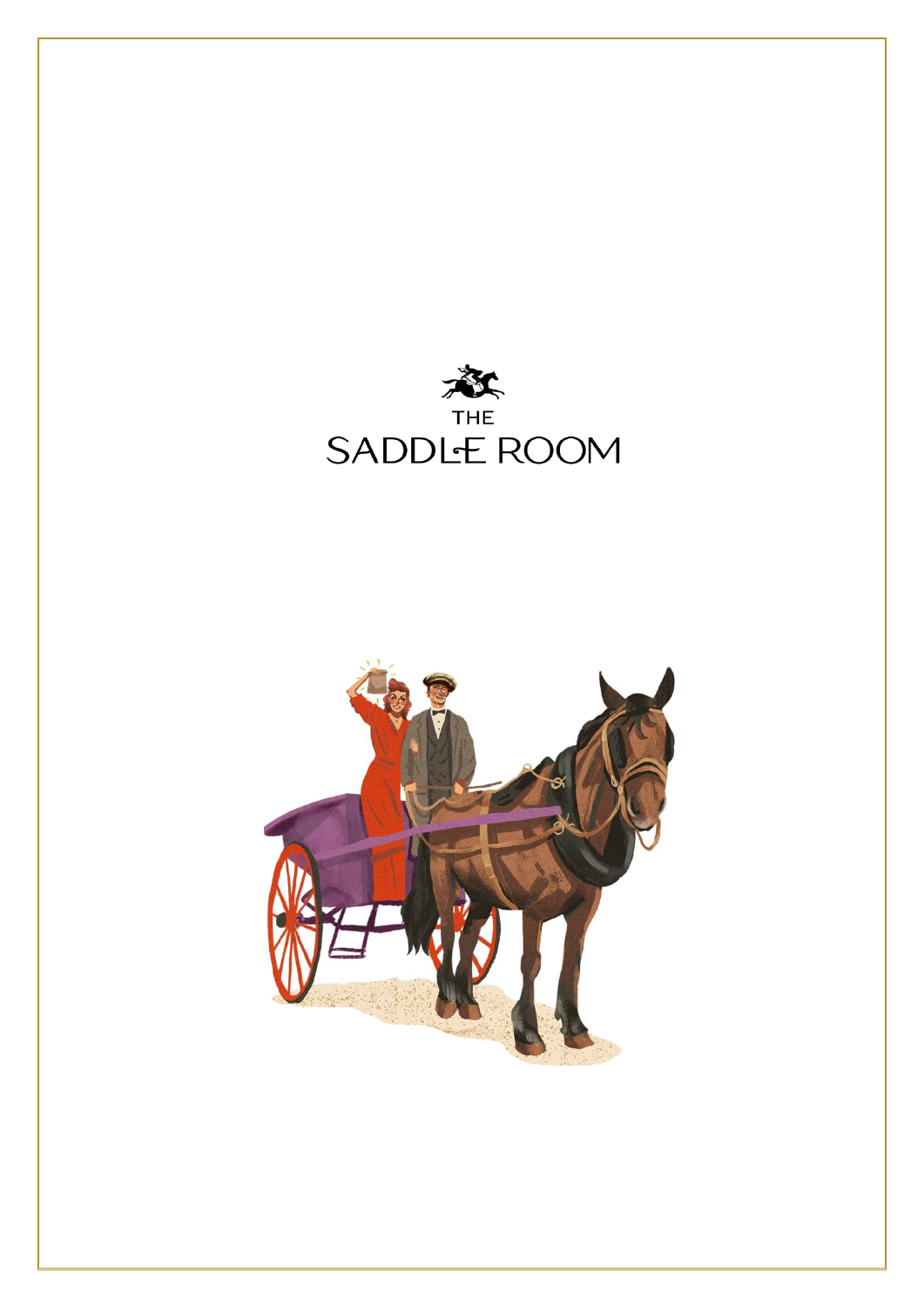

# Festive Lunch Menu

#### **3 Course Menu 65 per person**

The Perfect Beginning **Seafood Platter | 45** Dublin Bay Prawns, Whiskey Cured Salmon, Coastal Oysters, Liscannor Crab, Guinness Bread

#### **To Start**

**Cream of Cauliflower Soup**, Caper & Almond Dressing **Gravadlax of Castletownbere Salmon**, Buttermilk & Horseradish Emulsion, Ruby Beetroot **Cashel Blue Cheese Mousse**, Pickled Walnut Dressing, Sesame Cracker **Terrine of Slow Braised Grannagh Ham**, Celeriac Remoulade, Granny Smith Apple **Half Dozen Coastal Oysters** *(Please ask your server regarding the origin of our oysters)*

### **Main Course**

**Braised Daube of Charleville Beef,** Roast Garlic Potato Purée, Bourguignon Jus **Supreme of Cornfed Chicken,** Cassoulet of Coco Beans & Chorizo **Pan Seared Atlantic Plaice**, Tenderstem Broccoli, Caper & Anchovy Butter **Fillet of Castletownbere Salmon**, Broth of Mussels, Fennel & Citrus **Potato & Parmesan Gnocchi,** Butternut Velouté, Smoked Hegarty's Cheese & Sage

#### **OnThe Side**

**French Fries, Mashed Potato, Green Beans, Pear, Walnut & Beetroot Salad | 5.5 euro supplement Shelbourne Truffle Fries | 7.5 euro supplement**

#### **Desserts**

**Warm Christmas Pudding**, Brandy Anglaise *Sweet Agnes, Seifried, New Zealand 14.5* **Chocolate Caramel Mousse,** Raspberry Sorbet *El Condado, Pedro Ximinez 10.5* **Crème Brulée,** Sable Biscuit  *Royal Tokaji, 5 Puttonyos, Hungary 20* **Selection of Irish Cheeses**, Quince Jelly  *10yr Old Tawny Warres, Portugal 11*

*If you are concerned about Food or Beverage Allergies you are invited to seek assistance from a team member.* 15% Service Charge applies for parties of 6 or more. All Menus are subject to change according to seasonality and availability.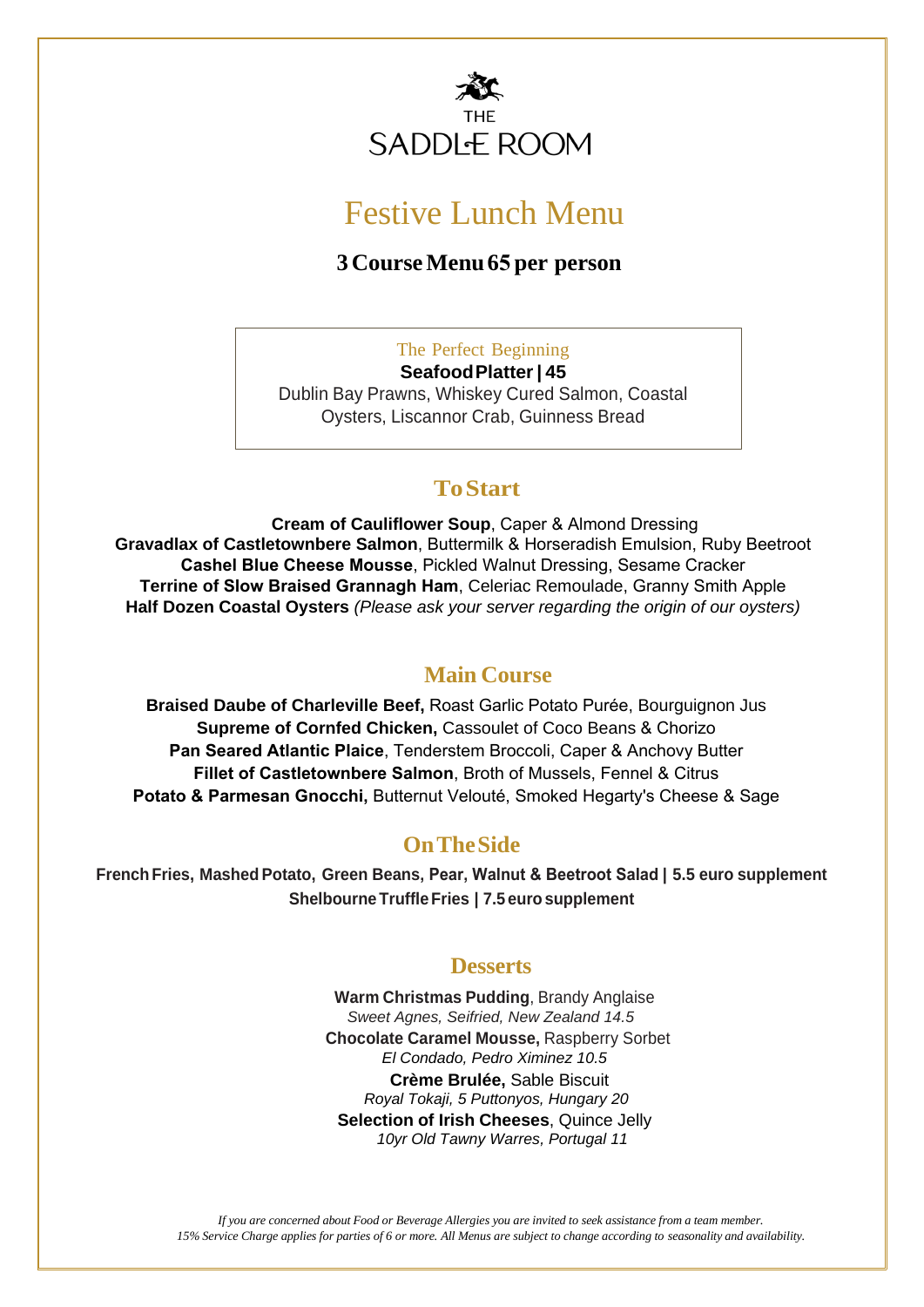

## **Champagne & Sparkling**

| Laurent Perrier La Cuvèe NV, Champagne, France<br>Laurent Perrier Cuvèe Rosè NV, Champagne, France<br>Billecart-Salmon Brut Reserve NV, Champagne, France | 22<br>28 | 110<br>160<br>140 |  |
|-----------------------------------------------------------------------------------------------------------------------------------------------------------|----------|-------------------|--|
| Celene Opale, Blanc De Blanc, Crèmant De Bordeaux, France<br>Kaiken, Método Traditional, Brut, Mendoza, Argentina                                         | 15<br>17 | 60<br>89          |  |
| <b>Coravin Selection 125ml</b>                                                                                                                            |          |                   |  |
| Cakebread Family Vineyards, Napa Valley, USA, 2017                                                                                                        | 29       |                   |  |
| Amarone Corte Giara Allegrini, Veneto, Italy, 2017                                                                                                        | 21       |                   |  |
| <b>White Wine Glass</b>                                                                                                                                   |          |                   |  |
| Domaine Le Verger, Chardonnay, Chablis, Burgundy, France, 2018                                                                                            | 14       | 55                |  |
| Gustave Lorentz, Gewurztraminer, Alsace, France, 2017                                                                                                     |          | 53                |  |
| Gabriella, Pinot Grigio, Venezie, Italy, 2019                                                                                                             | 12.5     | 49                |  |
| Agnus Dei, Albarino, Rias Baixis, Spain, 2018                                                                                                             | 13       | 51                |  |
| Little Beauty, Sauvignon Blanc, Marlborough, New Zealand, 2018                                                                                            | 15       | 58                |  |
| Toleda, Cortese, Gavi di Gavi, Italy, 2017                                                                                                                |          | 52                |  |
| De Loach Heritage Reserve, Chardonnay, Napa Valley, USA, 2018                                                                                             | 13.5     | 53                |  |
| <b>White Wine Bottle</b>                                                                                                                                  |          |                   |  |
| Innocent Bystander, Chardonnay, Yarra Valley, Australia, 2017                                                                                             |          | 62                |  |
| Greywhacke, Pinot Gris, Marlborough, New Zealand, 2017                                                                                                    |          | 66                |  |
| Broc Cellars, Love White, Madera Foothills, California, USA, 2017                                                                                         |          | 64                |  |
| <b>Red Wine Glass</b>                                                                                                                                     |          |                   |  |
| Chateau Lacome, Noaillac, Medoc, Bordeaux, France 2012                                                                                                    | 15       | 59                |  |
| Nero D'Avola, Tank26, Italy, 2019                                                                                                                         | 11.5     | 45                |  |
| Cotes Du Rhone, Saint Esprit Delas Freres, Southern Rhone, France 2018                                                                                    | 12       | 46                |  |
| De Loach Heritage Reserve, Pinot Noir, California, USA, 2019                                                                                              | 14       | 54                |  |
| Bodegas Valdemar, Reserva, Rioja, Spain, 2012                                                                                                             | 14.5     | 57                |  |
| Finca La Moscata, Mendoza, Argentina, 2017                                                                                                                | 15       | 59                |  |
| Monte Del Frà, Valpolicella Ripasso, Classico Superiore, 2017                                                                                             | 13       | 58                |  |
| Maretti Lange Rosso, Nebbiolo, Piedemonte, Italy, 2018                                                                                                    | 13       | 54                |  |

#### **Red Wine Bottle**

| Closerie De Vaudieu, Chateauneuf du Pape, Southern Rhone-France, 2019 | 70.  |
|-----------------------------------------------------------------------|------|
| Esporao Reserva, Touriga National, Alentejo, Portugal, 2017           | 58   |
| Amarone Corte Giara Allegrini, Veneto, Italy, 2017                    | 90.  |
| D'Arenberg, Dead Arm, Shiraz, McClaren Vale, Australia, 2015          | 120. |